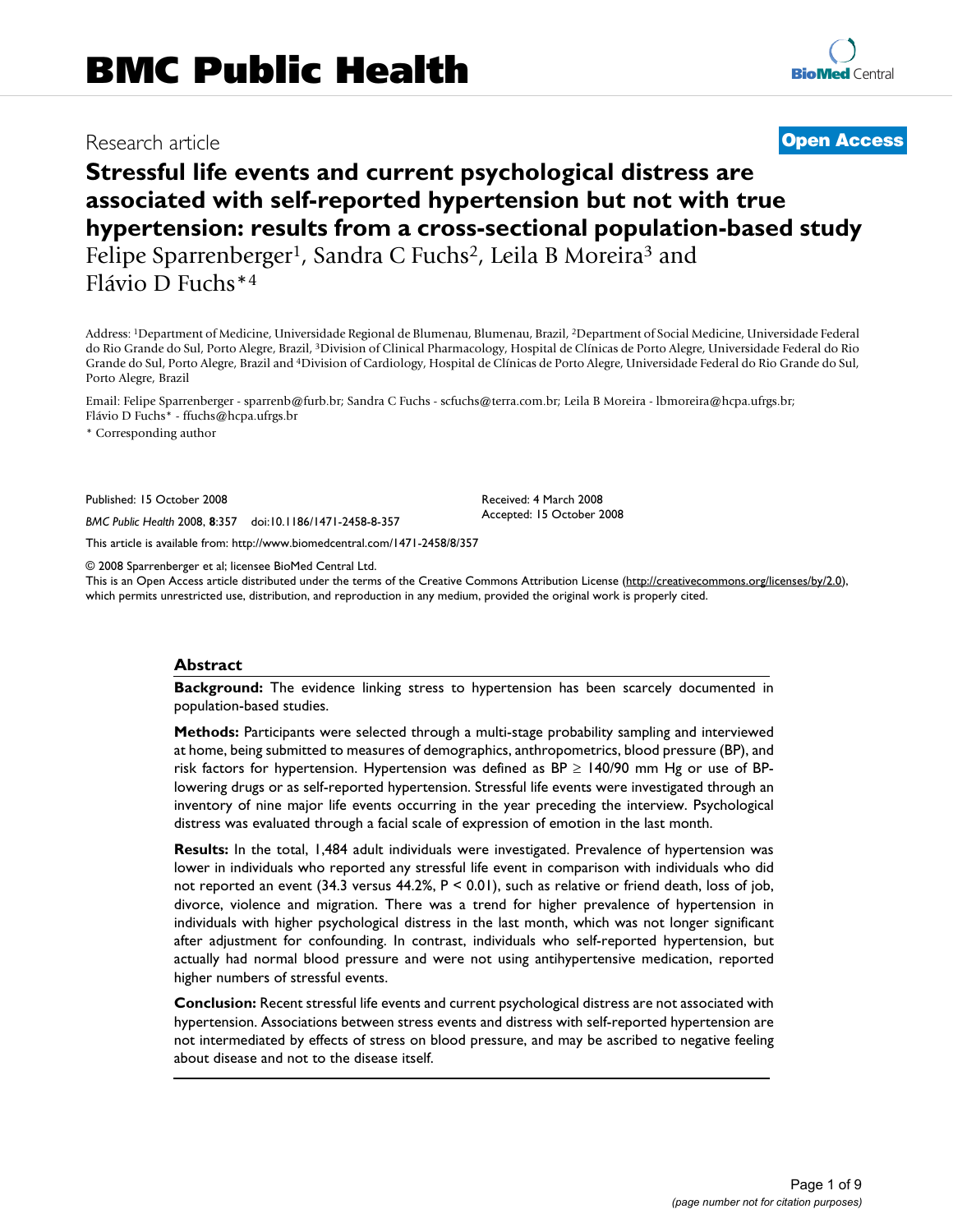# **Background**

Stressful life events have been long associated with hypertension [1-3], but the independence and strength of this association have been disputed [3-5]. Most evidence came from experiments in animal models [6], clinical experiments [7] and from the assessment of the association between exposure to stressors, such as job stress [8], catastrophes [9], and blood pressure measurement [10], with blood pressure. The findings from epidemiological surveys have not been homogeneous regarding the association between the occurrence of acute stressful events and sustained elevation of blood pressure [11,12]. Differences in study design, sampling criteria, population surveyed, definition of stress events, and hypertension, may account for the discrepancy of findings [12,13]. In some studies, the investigation of the association between stress and hypertension was a secondary objective, and stress or blood pressure were not directly determined.

In this prospective planned, population-based survey, we tried to circumvent some limitations of epidemiological studies, investigating if current psychological distress and stressful life events are associated with higher blood pressure and hypertension in individuals living in communities.

# **Methods**

# *Design, participants and data collection*

This study is a report of a large cross-sectional, population-based study aiming to investigate several hypotheses related to cardiovascular disease in Porto Alegre, the Study of Obesity and Risk Factors (SOFT study). Participants were identified through cross-sectional, populationbased, multi-stage probability sampling and interviewed at home after giving informed consent. The study was approved by the Ethics Committee of Hospital de Clínicas of Porto Alegre, which is accredited by the Office of Human Research Protections as an Institutional Review Board. A sampling of individuals aged 18 to 60 years old (none to two individuals in each household according to the number of individuals living at each domicile) plus all residents older than 60 years were interviewed, in order to have an overrepresentation of elderly individuals. Data were collected with a structured and pre-tested questionnaire, which included assessment of demographic characteristics, years at school, familial history of hypertension,

smoking, drug treatments, and various questions pertaining to several objectives of the SOFT study. Physical activity was assessed through the International Physical Activities Questionnaire [14]. The type, quantity, and frequency of alcoholic beverage consumption were assessed and the average daily alcohol intake was calculated. Anthropometric measurements were carried out with participants wearing light clothing and no shoes. The field work was done between 2005 and 2007.

# *Blood pressure measurement and definition of outcome variables*

Sitting blood pressure was determined four times during the interview with an automatic and validated device, Omron 705 CP [15]. The average of these measurements was employed in analysis. Hypertension was defined by blood pressure  $\geq 140/90$  mmHg or use of blood pressurelowering medication. In addition, we explored the association of stress events with the following outcomes: selfreported hypertension, when the participant reported having the diagnosis of hypertension done by a physician or a nurse, independently of the blood pressure values measured in the interview or use of blood pressure drugs; true awareness, when the awareness combined with the diagnosis of hypertension was confirmed by blood pressure or use of blood pressure drugs; false awareness, when self-reported hypertension was not confirmed by blood pressure or use of blood pressure drugs; and high blood pressure, when the mean of four measurements was = 140/90 mmHg, independently of awareness of hypertension or use of blood pressure drugs.

# *Measurements of stressful life events and other exposures*

The questionnaire investigated the occurrence of nine stressor exposures events derived from seven questions in the year preceding the interview (Table 1). A scale of faces [16] was employed to evaluate the predominant mood in the in the last month, as a surrogate of the intensity of psychological distress. Each face consists of a circle with eyes that do not change and a mouth that varies from a smile of almost a half-circle to a similar half-circle upside down, representing variation of mood from extremely content to extremely discontent. Participants were asked about which face better represented his/her feelings for the most part of the last 30 days.

**Table 1: Stressful life events in the last year**

<sup>1)</sup> Did someone in your family or beloved to you die? How many? What was the kinship of this relative/beloved person?

<sup>2)</sup> Do you have anyone with a serious illness living at your home?

<sup>3)</sup> Were you fired?

<sup>4)</sup> Have you divorced or finished as stable relationship?

<sup>5)</sup> Did you have any serious accident that needed care in an emergency room or in hospitalization?

<sup>6)</sup> Did you suffer a physical violence?

<sup>7)</sup> Did you if move to Porto Alegre? What is your feeling about this move?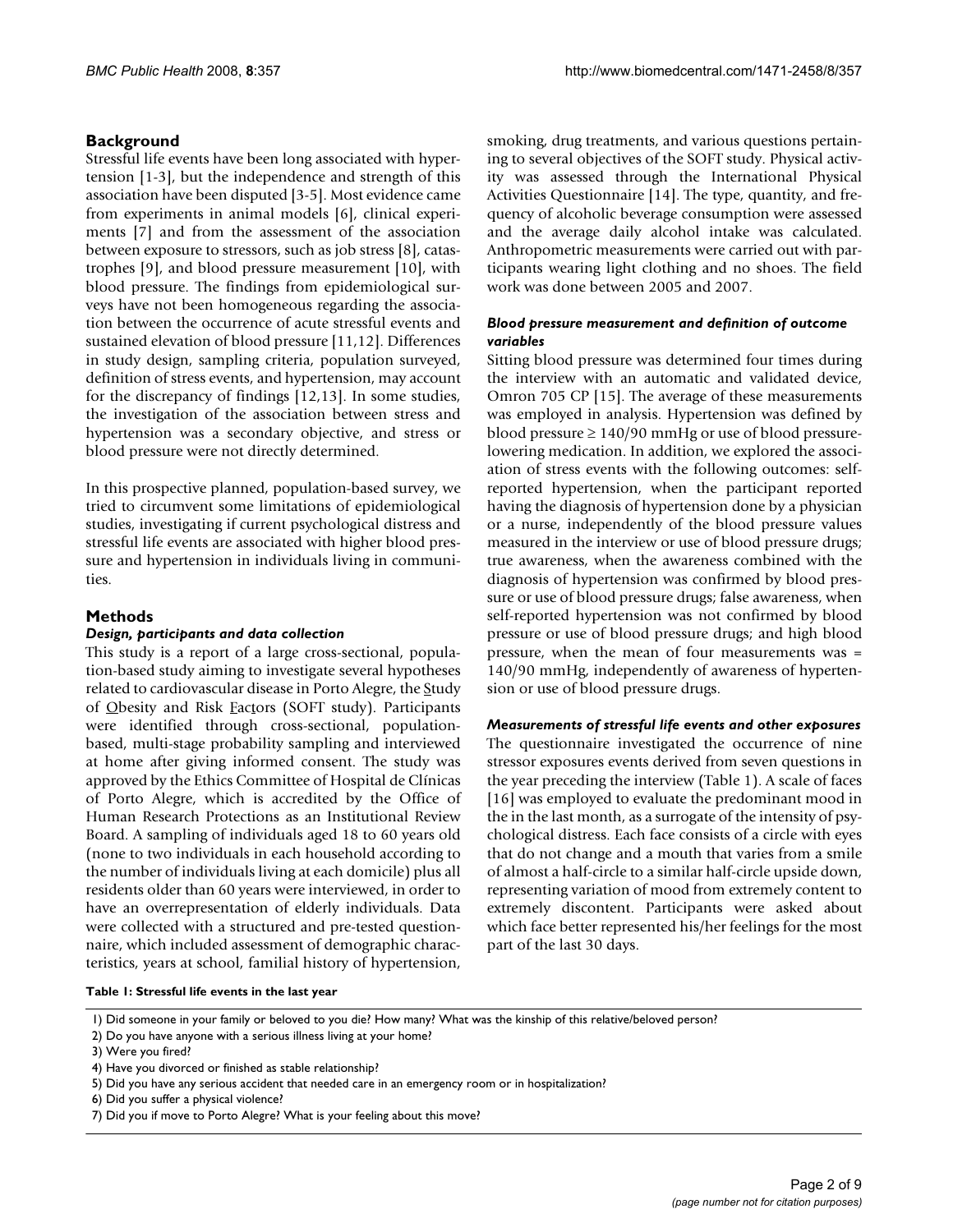#### **Table 2: Selected characteristics of the study sample (N = 1484)**

#### Characteristics

| Age, years                                             | $48.8 \pm 19.3$  |
|--------------------------------------------------------|------------------|
| Women                                                  | 869 (58.6%)      |
| White skin color                                       | 1090 (73.5%)     |
| Years at school                                        | $8.9 \pm 4.7$    |
| Strong parental history of hypertension (both parents) | 164 (11.1%)      |
| Body mass index, Kg/m <sup>2</sup>                     | $26.6 \pm 5.4$   |
| Alcohol abuse*                                         | 145 (9.8%)       |
| Physical activity (IPAQ)                               |                  |
| Low                                                    | 494 (33.3%)      |
| Moderate                                               | 527 (35.5%)      |
| <b>High</b>                                            | 463 (31.2%)      |
| Systolic blood pressure, mmHg                          | $126.8 \pm 22.0$ |
| Diastolic blood pressure, mmHg                         | $76.9 \pm 12.1$  |
| Hypertension**                                         | 600 (40.4%)      |
| Aware of hypertension                                  | 489 (33%)        |
| Blood pressure $\geq$ 140/90 mmHg                      | 394 (26.5%)      |

Values are mean ± SD or number (percentage).

\* alcohol abuse  $\geq 30$  g/day (men)/15 g/day (women)

\*\* Blood pressure ≥ 140/90 mmHg or use of blood pressure-lowering medication

**Table 3: Exposure to stressful life events and to psychological**  *distress* **evaluated by the faces scale in the study sample (N = 1484)**

| Characteristics             | N(%)        |  |  |  |  |
|-----------------------------|-------------|--|--|--|--|
| Any event*                  | 571 (38.5)  |  |  |  |  |
| Any death**                 | 214 (14.4)  |  |  |  |  |
| Major illness in the family | 149 (10.0)  |  |  |  |  |
| Loss of job                 | 145(9.8)    |  |  |  |  |
| Death in the family         | 143(9.6)    |  |  |  |  |
| Divorce                     | 90(6.1)     |  |  |  |  |
| Severe accident             | 71(4.8)     |  |  |  |  |
| Close friend death          | 68 (4.6)    |  |  |  |  |
| Violence                    | 41 (2.8)    |  |  |  |  |
| Migration                   | 34(2.3)     |  |  |  |  |
| Death of spouse             | 14(0.9)     |  |  |  |  |
| Number of deaths            |             |  |  |  |  |
| No death                    | 1278 (85.6) |  |  |  |  |
| I death                     | 179 (12.0)  |  |  |  |  |
| 2 death                     | 35(2.3)     |  |  |  |  |
| Number of events            |             |  |  |  |  |
| No events                   | 913 (61.5)  |  |  |  |  |
| l event                     | 407 (27.4)  |  |  |  |  |
| 2 events                    | 127(8.6)    |  |  |  |  |
| 3 or more events            | 37(2.5)     |  |  |  |  |
| Faces                       |             |  |  |  |  |
| <b>Extremely content</b>    | 259 (17.5)  |  |  |  |  |
| Very content                | 458 (30.9)  |  |  |  |  |
| Content                     | 377 (25.4)  |  |  |  |  |
| Neutral                     | 159 (10.7)  |  |  |  |  |
| Discontent                  | 114(7.7)    |  |  |  |  |
| Very discontent             | 57(3.8)     |  |  |  |  |
| <b>Extremely discontent</b> | 60(4)       |  |  |  |  |

Values are mean ± SD or number (percentage).

\* One or more events.

\*\* One or more deaths

#### *Sample size calculation*

The sample size of the SOFT study, of approximately 3,000 individuals, was calculated to grant enough power to test several prospectively planned hypotheses of the study. The present analysis was done with the first 1,474 enrolled adults. This sample size assumed a prevalence of hypertension of 30% among non-exposed and a relative risk of 1.25 (25% increase of risk among exposed), for a P alpha of 0.05 and a power of 85%.

#### *Statistical analysis*

The characteristics of the sample were described by means ± SD or frequency and proportions. Blood pressure of individuals with and without stressor exposures and categories and in the categories of the scale of faces was compared by means of an analysis of covariance (ANCOVA), adjusting for age. Prevalence of hypertension, awareness of hypertension and high blood pressure by the stressor exposures was tested by Chi-square. A logistic regression model was used to control for confounding of the association between stressful life events and psychological distress evaluated by the scale of faces and hypertension, separately by gender. Risk factors for hypertension were included in the model. Analyses were done in the SPSS, version 14.0.

#### **Results**

Table 2 presents demographic and anthropometric characteristics of the study sample, together with risk factors for hypertension, blood pressure and the proportion of individuals with hypertension. Most participants were women and the mean body mass index was within the overweight range. Measures of psychological distress in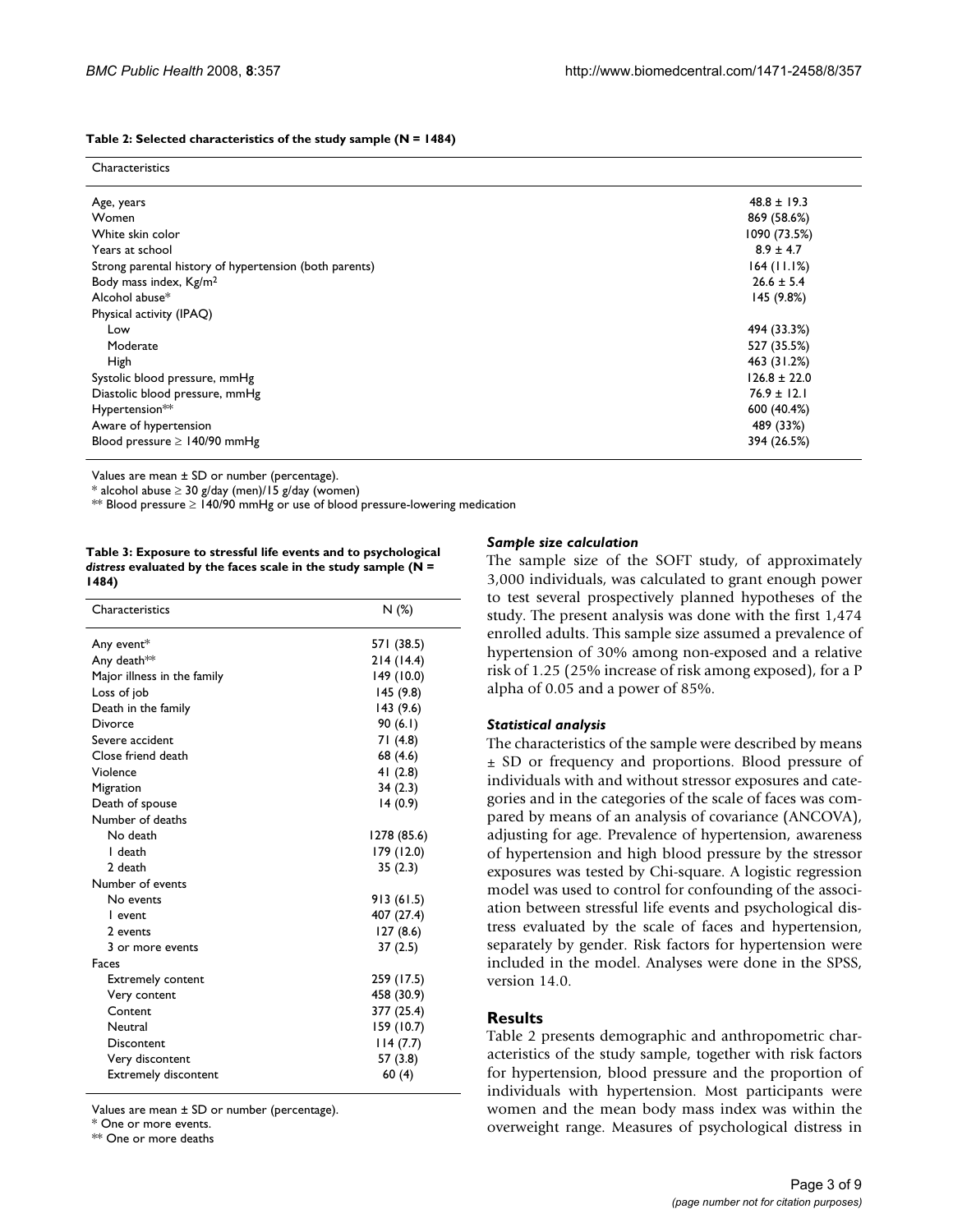| Characteristic              |     | $\mathsf{N}$   | Systolic BP     | P    | Diastolic BP   | P    |
|-----------------------------|-----|----------------|-----------------|------|----------------|------|
| Any event                   | No  | 907            | $127.4 \pm 0.7$ | 0.12 | $76.9 \pm 0.4$ | 0.87 |
|                             | Yes | 570            | $125.8 \pm 0.8$ |      | $76.8 \pm 0.5$ |      |
| Any death                   | No  | 1264           | $127.0 \pm 0.6$ | 0.43 | $76.8 \pm 0.3$ | 0.62 |
|                             | Yes | 213            | $125.8 \pm 1.4$ |      | $77.3 \pm 0.8$ |      |
| Major illness in the family | No  | 1328           | $127.0 \pm 0.6$ | 0.31 | $76.9 \pm 0.3$ | 0.71 |
|                             | Yes | 149            | $125.2 \pm 1.6$ |      | $76.5 \pm 1.0$ |      |
| Loss of job                 | No  | 1332           | $127.0 \pm 0.6$ | 0.37 | $77.0 \pm 0.3$ | 0.38 |
|                             | Yes | 145            | $125.3 \pm 1.7$ |      | $76.0 \pm 1.0$ |      |
| Death in the family         | No  | 1477           | $126.9 \pm 0.6$ | 0.53 | $76.8 \pm 0.3$ | 0.50 |
|                             | Yes | 143            | $125.8 \pm 1.7$ |      | $77.5 \pm 1.0$ |      |
| Divorce                     | No  | 1387           | $127.0 \pm 0.5$ | 0.19 | $77.0 \pm 0.3$ | 0.25 |
|                             | Yes | 90             | $124.0 \pm 2.2$ |      | $75.5 \pm 1.3$ |      |
| Severe accident             | No  | 1406           | $127.0 \pm 0.5$ | 0.19 | $76.9 \pm 0.3$ | 0.80 |
|                             | Yes | 71             | $123.7 \pm 2.4$ |      | $76.5 \pm 1.4$ |      |
| Close friend death          | No  | 1410           | $126.8 \pm 0.5$ | 0.78 | $76.8 \pm 0.3$ | 0.96 |
|                             | Yes | 67             | $126.1 \pm 2.5$ |      | $77.0 \pm 1.4$ |      |
| Violence                    | No  | 1436           | $126.8 \pm 0.5$ | 0.84 | $76.9 \pm 0.3$ | 0.98 |
|                             | Yes | 4 <sub>1</sub> | $126.2 \pm 3.2$ |      | $76.9 \pm 1.8$ |      |
| Migration                   | No  | 1443           | $126.8 \pm 0.5$ | 0.92 | $76.9 \pm 0.3$ | 0.74 |
|                             | Yes | 34             | $117.2 \pm 3.5$ |      | $77.6 \pm 2.0$ |      |
| Death of spouse             | No  | 1334           | $126.9 \pm 0.5$ | 0.10 | $76.9 \pm 0.3$ | 0.05 |
|                             | Yes | 4              | $117.9 \pm 5.4$ |      | $70.6 \pm 3.1$ |      |
| Faces                       |     |                |                 | 0.06 |                | 0.29 |
| <b>Extremely content</b>    |     | 259            | $130.4 \pm 1.2$ |      | $78.2 \pm 0.7$ |      |
| Very content                |     | 455            | $126.8 \pm 0.9$ |      | $76.4 \pm 0.6$ |      |
| Content                     |     | 377            | $125.3 \pm 1.0$ |      | $77.1 \pm 0.6$ |      |
| Neutral                     |     | 158            | $125.7 \pm 1.6$ |      | $75.8 \pm 0.9$ |      |
| Discontent                  |     | 113            | $126.6 \pm 1.9$ |      | $76.0 \pm 1.1$ |      |
| Very discontent             |     | 55             | $124.0 \pm 2.7$ |      | $75.9 \pm 1.6$ |      |
| <b>Extremely discontent</b> |     | 60             | $126.6 \pm 2.6$ |      | $78.3 \pm 1.5$ |      |

**Table 4: Means of systolic and diastolic blood pressure\* (mmHg) by stressor exposures and psychological distress evaluated by the faces scale (N = 1477)**

Values are mean ± standard error

\* adjusted for age

the whole sample are presented in table 3. About a third of the individuals had at least one stressful life event in the last year, mostly a death of a next of kin or a friend, severe illness in the family and loss of job. Some individuals had more than one event. The rate of total events by individual was  $0.5 \pm 0.8$ . The corresponding rate for deaths was  $0.2 \pm$ 0.4 per individual. Despite the high frequency of a major life event in the preceding year, 73.8% of the individuals were content, very content or extremely content in the month preceding the interview.

Blood pressure was lower in individuals who had some stressful life event in the last year. For example, systolic and diastolic blood pressure of individuals that reported any life event were lower than blood pressure of those that did no report an event (124.2  $\pm$  21.0 mmHg and 76.3  $\pm$ 12.0 mmHg versus 128.4 ± 22.4 mm Hg and 77.2 ± 12.2 mmHg, respectively,  $P < 0.01$ ). These differences were no longer significant after adjustment for age (Table 4). No consistent association between the categories of the faces scale and blood pressure was observed (Table 4).

Table 5 shows the association between stressful events in the last year and current distress with hypertension, selfreported hypertension and high blood pressure. Individuals who reported any death among relatives and friend in the last year had higher prevalence of hypertension defined by any criterion. The opposite occurred with loss of job, divorce, and migration. The categories of the faces scale were not consistently associated with hypertension and the proportion of individuals with high blood pressure, but presented a linear trend for an association with self-reported hypertension.

Table 6 presents the odds ratio for hypertension stratified by gender and for the whole sample, adjusting for age, skin color, physical activity, alcohol abuse, body mass index, strong parental history of hypertension and education. The trends observed in the bivariate analysis (table 5) disappeared, either for stress events in the last year as well for the categories of faces scale.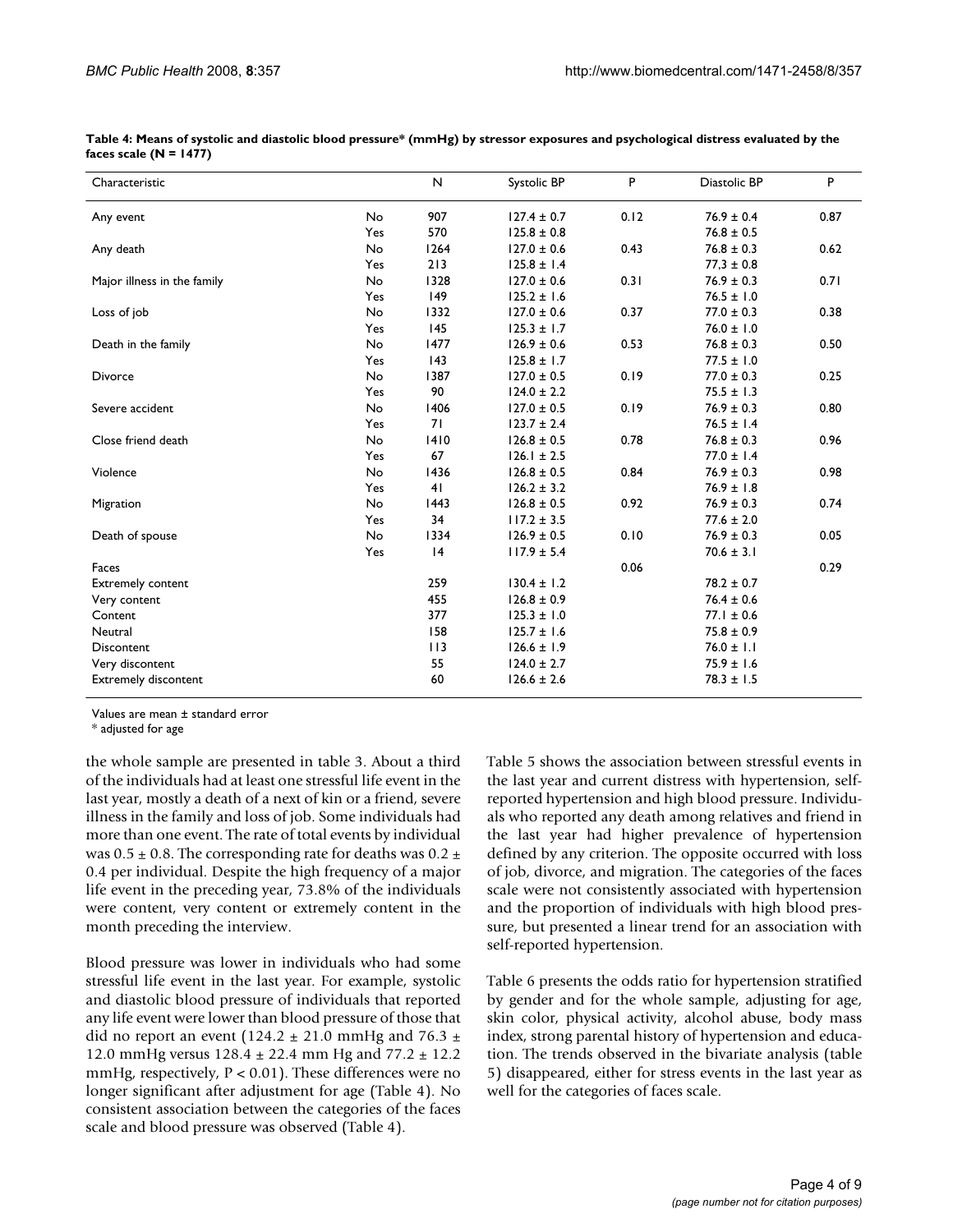| Characteristics             |     | N      | True hypertension*<br>$N = 600 (40.4%)$ | P        | Awareness of hypertension<br>$N = 489(33%)$ | P          | $BP \geq 140/90$ mmHg<br>$N = 394 (26.5%)$ | P        |
|-----------------------------|-----|--------|-----------------------------------------|----------|---------------------------------------------|------------|--------------------------------------------|----------|
| Any event                   | No  | 913    | 404 (44.2)                              | < 0.01   | 317(34.7)                                   | 0.07       | 267 (29.2)                                 | < 0.01   |
|                             | Yes | 571    | 196(34.3)                               |          | 172(30.1)                                   |            | 127(22.2)                                  |          |
| Any death                   | No  | 1270   | 495 (39.0)                              | < 0.01   | 404 (31.8)                                  | 0.02       | 328 (25.8)                                 | 0.12     |
|                             | Yes | 214    | 105(49.1)                               |          | 85 (39.7)                                   |            | 66 (30.8)                                  |          |
| Major illness               | No  | 1335   | 548 (41.0)                              | 0.15     | 438 (32.8)                                  | 0.73       | 362(27.1)                                  | 0.14     |
|                             | Yes | 32     | 52 (34.9)                               |          | 51(34.2)                                    |            | 32(21.5)                                   |          |
| Loss of job                 | No  | 1339   | 569 (42.5)                              | < 0.01   | 459 (34.3)                                  | < 0.01     | 373 (27.9)                                 | < 0.01   |
|                             | Yes | 145    | 31(21.4)                                |          | 30(20.7)                                    |            | 21(14.5)                                   |          |
| Death in the family         | No  | 1341   | 531 (39.6)                              | 0.05     | 433 (32.3)                                  | 0.10       | 349 (26)                                   | 0.16     |
|                             | Yes | 143    | 69 (48.3)                               |          | 56 (39.2)                                   |            | 45(31.5)                                   |          |
| Divorce                     | No  | 1394   | 583 (41.8)                              | < 0.01   | 473 (33.9)                                  | < 0.01     | 382 (27.4)                                 | < 0.01   |
|                             | Yes | 90     | 17(18.9)                                |          | 16(17.8)                                    |            | 12(13.3)                                   |          |
| Severe accident             | No  | 1413   | 576 (40.8)                              | 0.24     | 472 (33.4)                                  | 0.10       | 378 (26.8)                                 | 0.43     |
|                             | Yes | 71     | 24 (33.8)                               |          | 17(23.9)                                    |            | 16(22.5)                                   |          |
| Friend death                | No  | 1416   | 563 (39.8)                              | < 0.01   | 459 (32.4)                                  | 0.05       | 372 (26.3)                                 | 0.27     |
|                             | Yes | 68     | 37 (54.4)                               |          | 30(44.1)                                    |            | 22(32.4)                                   |          |
| Violence                    | No  | 1443   | 592 (41.0)                              | < 0.01   | 480 (33.3)                                  | 0.13       | 389 (27)                                   | 0.04     |
|                             | Yes | 41     | 8(19.5)                                 |          | 9(22.0)                                     |            | 5(12.2)                                    |          |
| Migration                   | No  | 1450   | 594 (41.0)                              | < 0.01   | 482 (33.2)                                  | 0.12       | 390 (26.9)                                 | 0.05     |
|                             | Yes | 34     | 6(17.6)                                 |          | 7(20.6)                                     |            | 4(11.8)                                    |          |
| Death of spouse             | No  | 1470   | 595 (40.5)                              | 0.72     | 485 (33.1)                                  | 0.73       | 390 (26.5)                                 | 0.86     |
|                             | Yes | 4      | 5(35.7)                                 |          | 4(28.6)                                     |            | 4(26.5)                                    |          |
| Faces                       |     |        |                                         | $0.03**$ |                                             | $< 0.01**$ |                                            | $0.92**$ |
| <b>Extremely content</b>    |     | 259    | 112(43.2)                               |          | 85 (32.8)                                   |            | 79 (30.5)                                  |          |
| Very content                |     | 458    | 160(34.9)                               |          | 123(26.9)                                   |            | 108(23.6)                                  |          |
| Content                     |     | 377    | 156(41.4)                               |          | 123(32.6)                                   |            | 104(27.6)                                  |          |
| Neutral                     |     | 159    | 62 (39.0)                               |          | 54 (34.05)                                  |            | 41(25.8)                                   |          |
| Discontent                  |     | $ $  4 | 52 (45.6)                               |          | 45 (39.5)                                   |            | 28 (24.6)                                  |          |
| Very discontent             |     | 57     | 24(42.1)                                |          | 25 (43.9)                                   |            | 17(29.8)                                   |          |
| <b>Extremely discontent</b> |     | 60     | 34 (56.7)                               |          | 34 (56.7)                                   |            | 17(28.3)                                   |          |

**Table 5: Prevalence of true hypertension (BP** ≥ **140/90 mmHg or use of BP drugs), awareness of hypertension and BP** ≥ **140/90 mmHg by the occurrence of stressor exposures and psychological distress evaluated by the faces scale (N = 1484)**

\* Includes individuals aware of diagnosis with uncontrolled BP and individuals unaware of the diagnosis

\*\* P for linear trend

Current psychological distress (figure 1) remained associated with self-reported hypertension in the multivariate analysis, particularly when the diagnosis was not confirmed by blood pressure measurement or use of blood pressure-lowering drug (false awareness). The number of stressful life events in the last year was associated only with the false awareness of hypertension (figure 2). Risk ratios for having blood pressure  $\geq 140/90$  mmHg, irrespective of awareness or use of blood pressure-lowering drugs, were all below 1.0 but not significant for the several categories of faces scale and the number of life events in the last year. These analyses were run separately by gender, and the estimates did not change substantially.

# **Discussion**

In this population-based cross-sectional study we were able to describe the prevalence of hypertension, the frequency of individuals with stressful life events in the last year and the current psychological distress evaluated by faces scale in a large sample of individuals living in communities. The estimates are not representative of the whole city in view of the oversampling of elderly individuals, but provided enough power to test the association between measures of stress and measures of hypertension. Overall, there was no association between any measure of stress and hypertension diagnosed by high blood pressure or use of blood pressure-lowering drugs. Psychological distress evaluated by faces scale, however, was associated with self-reported hypertension. Individuals that had a higher number of stressful life events in the last year reported hypertension not confirmed (false awareness) more frequently.

The belief that psychological factors affect long-term blood pressure regulation dates back to the early 20th century, since the classic hypothesis of Alexander linking repressed hostility to hypertension [17]. The belief that stress is a cause of high blood pressure and cardiovascular disease at all is deeply-rooted among populations. In a population survey in Canada, 44% of the participants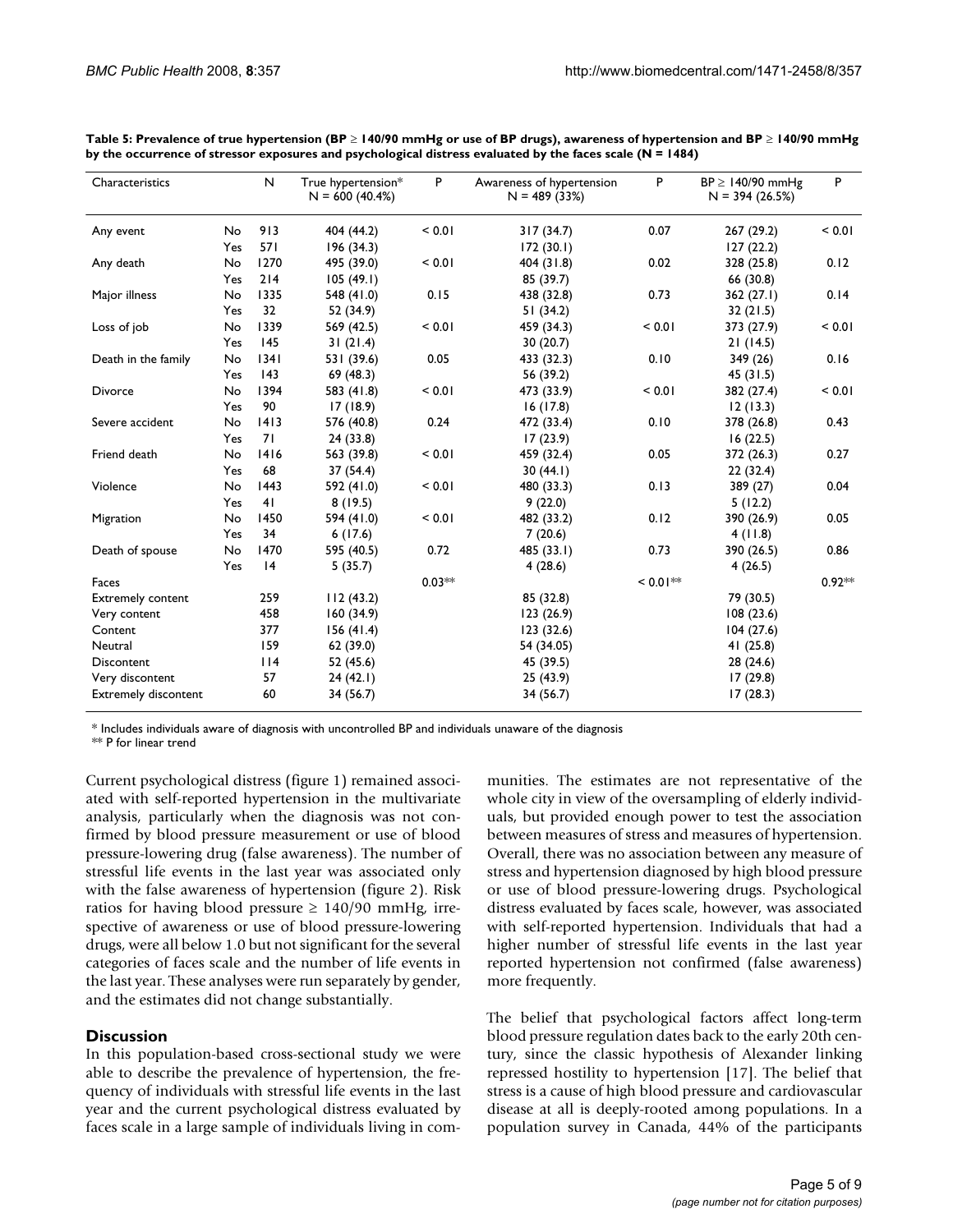| Exposure                    | Men *             | P    | Women <sup>*</sup> | P    | Overall**        | P     |
|-----------------------------|-------------------|------|--------------------|------|------------------|-------|
| Any event                   | $0.7(0.5 - 1.1)$  | 0.31 | $0.8(0.6 - 1.2)$   | 0.15 | $0.8(0.6 - 1.0)$ | 0, 10 |
| Any death                   | $1.2(0.7-2.1)$    | 0.51 | $1.1(0.7-1.8)$     | 0.60 | $1.2(0.8-1.7)$   | 0.33  |
| Major illness in the family | $0.6(0.3 - 1.1)$  | 0.11 | $0.9(0.5 - 1.6)$   | 0.78 | $0.8(0.5 - 1.2)$ | 0.23  |
| Loss of job                 | $0.7(0.5 - 1.2)$  | 0.69 | $0.7(0.3 - 1.4)$   | 0.35 | $0.7(0.5 - 1.2)$ | 0.24  |
| Familiar death              | $0.8(0.4-1.6)$    | 0.59 | $1.4(0.8-2.6)$     | 0.18 | $1.2(0.8-1.8)$   | 0.44  |
| Divorce                     | $2.0(0.8-5.1)$    | 0.14 | $0.5(0.2 - 1.3)$   | 0.17 | $0.9(0.5 - 1.7)$ | 0.81  |
| Severe accident             | $0.7(0.3 - 1.7)$  | 0.40 | $0.9(0.4-2.1)$     | 0.82 | $0.8(0.4 - 1.5)$ | 0.47  |
| Close friend death          | $2.0(0.8-5.6)$    | 0.16 | $1.1(0.5-2.4)$     | 0.19 | $1.5(0.8-2.7)$   | 0.25  |
| Violence                    | $0.3(0.1 - 1.1)$  | 0.06 | $0.7(0.2 - 3.0)$   | 0.67 | $0.4(0.2 - 1.1)$ | 0.07  |
| Migration                   | $0.4(0.1 - 1.7)$  | 0.24 | $1.1(0.3-4.9)$     | 0.88 | $0.7(0.3 - 1.9)$ | 0.47  |
| Death of spouse             | $2.3(0.2 - 26.2)$ | 0.52 | $0.3(0.1 - 1.1)$   | 0.07 | $0.4(0.1 - 1.6)$ | 0.21  |
| Number of deaths            |                   | 0.41 |                    | 0.87 |                  | 0.58  |
| No death                    |                   |      |                    |      |                  |       |
| I death                     | $1.1(0.6-2.1)$    |      | $1.3(0.8-2.2)$     |      | $1.3(0.9-1.9)$   |       |
| 2 death                     | $2.1(0.4-11.2)$   |      | $0.7(0.3 - 1.9)$   |      | $1.4(0.4-2.5)$   |       |
| Number of events            |                   | 0.24 |                    | 0.37 |                  | 0.16  |
| No event                    |                   |      |                    |      |                  |       |
| I event                     | $0.7(0.5 - 1.1)$  |      | $0.9(0.6 - 1.3)$   |      | $0.8(0.6 - 1.1)$ |       |
| 2 events                    | $0.8(0.4-1.7)$    |      | $0.7(0.4-1.3)$     |      | $0.8(0.5 - 1.2)$ |       |
| More than 3 events          | $0.7(0.1-3.9)$    |      | $1.2(0.3-4.4)$     |      | $1.0(0.3-2.6)$   |       |
| Faces                       |                   | 0.18 |                    | 0.40 |                  | 0.18  |
| <b>Extremely content</b>    |                   |      |                    |      |                  |       |
| Very content                | $0.6(0.4-1.1)$    |      | $0.8(0.5 - 1.4)$   |      | $0.7(0.5 - 1.0)$ |       |
| Content                     | $1.3(0.7-2.3)$    |      | $0.9(0.5 - 1.6)$   |      | $1.1(0.7-1.6)$   |       |
| Neutral                     | $0.8(0.4-1.7)$    |      | $0.7(0.3 - 1.4)$   |      | $0.9(0.5 - 1.3)$ |       |
| Discontent                  | $1.3(0.5-3.4)$    |      | $1.0(0.5-2.0)$     |      | $1.1(0.6-1.9)$   |       |
| Very discontent             | $0.5(0.1 - 1.9)$  |      | $0.8(0.3 - 1.9)$   |      | $0.7(0.3 - 1.4)$ |       |
| <b>Extremely discontent</b> | $2.4(0.6 - 8.9)$  |      | $1.8(0.7-4.1)$     |      | $1.8(0.9 - 3.6)$ |       |

|         |  | Table 6: The association between stressor exposures and psychological distress evaluated by faces scale with hypertension (OR and |
|---------|--|-----------------------------------------------------------------------------------------------------------------------------------|
| 95% CI) |  |                                                                                                                                   |

\*adjusted for age, skin color, physical activity, alcohol abuse, body mass index, strong parental history and education

\*\* adjusted for gender, age, skin color, physical activity, alcohol abuse, body mass index, strong parental history and education.

believed that stress/worry was the major cause of cardiovascular disease [18]. Studies of the association between stress and hypertension have showed variable results. Most studies have identified positive trends [19,20], but even inverse associations have been reported [12,21]. The novel finding of our investigation was the contrasting association between self-reported hypertension and true hypertension with stress events and psychological distress evaluated by the faces scale.

The observation that young individuals with high blood pressure reported fewer life events was already reported by Theorell et al in a Sweden [22]. The lack of sensitivity to the environment seems to be a consistent trait in people who develop hypertension. In a laboratory study, subjects who had a positive family history of hypertension and who exhibited a personality pattern that included denial and unwillingness to admit to neurotic feelings or aggressiveness exhibited higher BP responsiveness during stress periods than subjects who had a negative family history [23]. A low sensitivity to pain has been also demonstrated in patients with hypertension [24]. We identified that

individuals with high blood pressure had lower prevalence of migraine in a population-based study [25]. In the cohort of Nord-Trondelag there was a strong linear trend  $(P < .001)$  of decreasing prevalence of chronic musculoskeletal complaints with increasing BP values [26]. The notion that individuals with hypertension have some insensitivity to environmental stimulus is strengthened by studies that compared objective versus subjective reporting of stressful conditions. Objective stressors, such as job barriers and time pressure were significantly associated with hypertension, but not self-reported stressors at the individual level [27].

Additionally, the association between stress and hypertension reported in some studies may in fact be ascribed to the negative feeling about disease and not to the disease itself. Awareness of hypertension status (irrespective of actual blood pressure) appears to be associated with increased perceptions of psychological and physical symptoms [21]. In a meta-analysis, Jorgensen et al [28] concluded that hypertension is inversely associated with negative emotions in individuals who were unaware of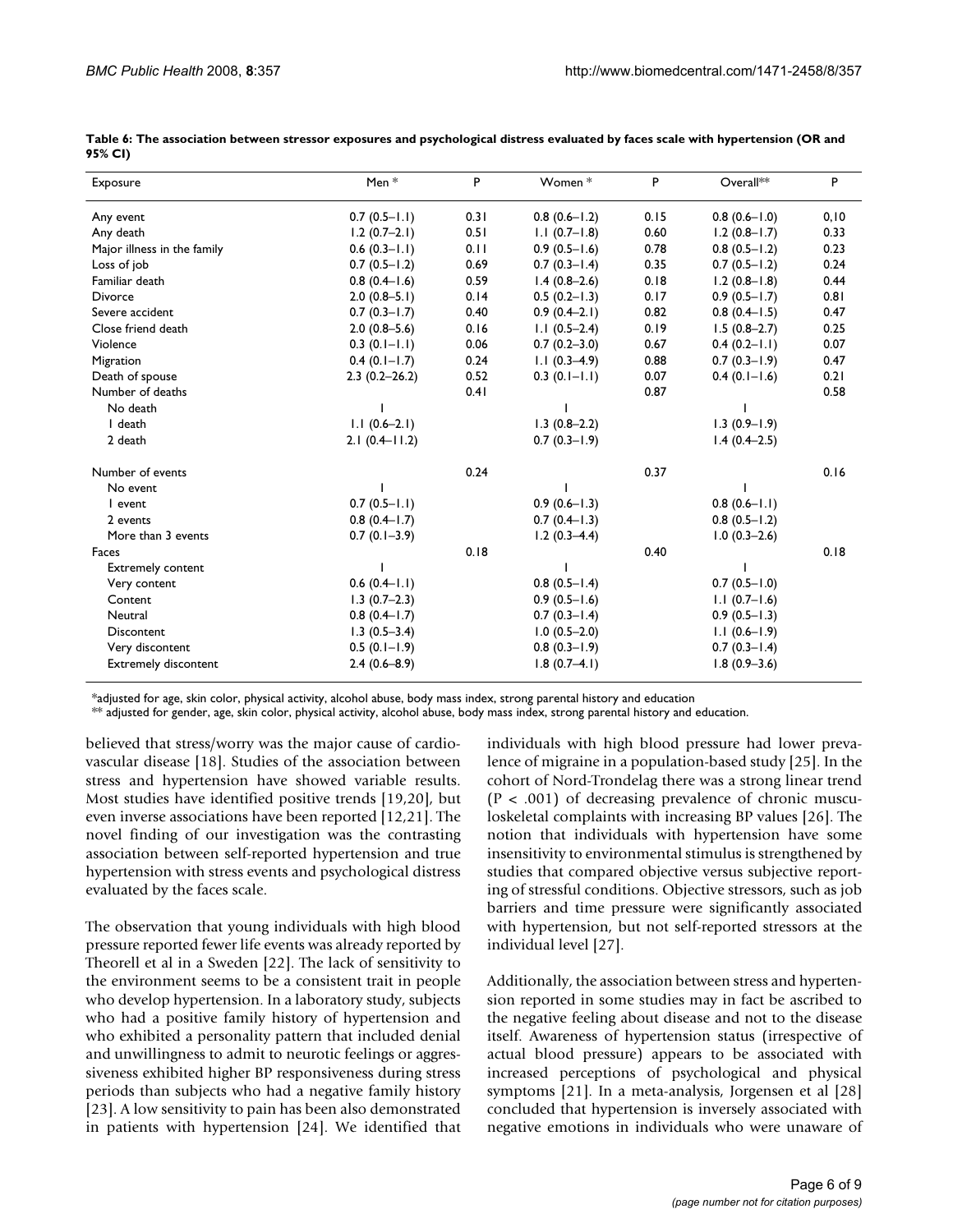

**The association between self-report hypertension and false awareness of hypertension with psychological distress evaluated by faces scale (OR and 95% CI, adjusted for gender, age, skin color, physical activity, alcohol abuse, body mass index, strong parental history and education).** \*P for trend

the diagnosis and directly associated when they were aware of their blood pressure level. Other explanations for these associations have been proposed, such as that these individuals would look for health care more frequently, having a higher probability of having a diagnosis of hypertension. Our findings are in accordance with these interpretations, suggesting that the results of cohort studies that had used self-reported hypertension may be flawed [29,30].

Our study has some limitations that deserve mention. First, the cross-sectional design does not preclude an inverse causality, despite the fact that the exposures to stress events were evaluated retrospectively. This aspect would influence the association of stress with selfreported hypertension, but not with true hypertension, which was not associated with stress events and categories of faces scale. Second, scale of faces has not been commonly used in the evaluation of the association of distress events and hypertension. The association of more negative categories of the faces scale with stress life events, however, was reported before [31]. Third, we used a relatively small number of major stress events, since a middlerange of from 30 to 50 items seems both optimal in terms of predictive power and efficiency in terms of use of time and space [32]. The events that we investigated, however,

were those more important and expectedly associated with profound consequences on cardiovascular regulation. Fourth, the exposure of individuals to stress events could result in hypertension in the future, an association that would be captured only in a longitudinal study. It is unlikely, however, that the absence of an association between stress events and current distress with blood pressure and hypertension would result in hypertension thereafter. Fifth, we did not adjust for the overrepresentation of elderly participants, therefore our estimates of prevalence of hypertension and stress does not apply to the whole city. The oversampling of elderly individuals, however, did not influence the direction and strength of the associations, since they were independent of age in the multivariate analysis. Sixth, the measurement of blood pressure in only one visit did not capture the usual blood pressure of the participants. This is, however, a conservative bias, since the alert reaction of some individuals to blood pressure determination would artificially increase blood pressure. Moreover, blood pressure was measured four times, with an automatic validated device, at home and not at office. Since blood pressure was measured at home it could not represent the values obtained in other environments, such as medical offices and at job. Therefore, our classification of false awareness of hypertension may reflect the discrepancy between office and home measure-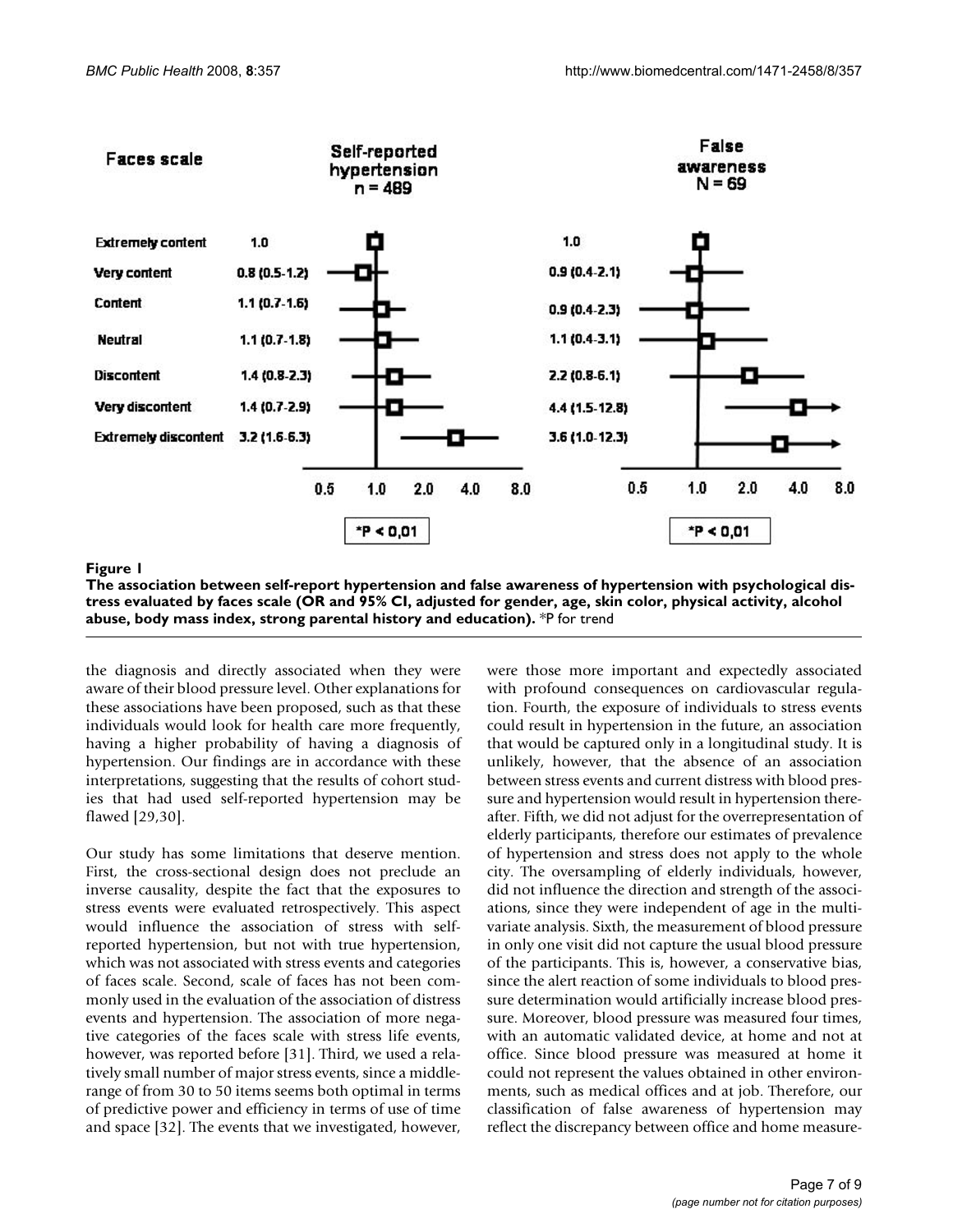

# Figure 2 and 2008 and 2008 and 2008 and 2008 and 2008 and 2008 and 2008 and 2008 and 2008 and 2008 and 2008 an

**The association between self-reported hypertension and false awareness of hypertension (reported hypertension not confirmed by BP or use of BP drugs) with the number of stressor exposures in the last year (OR and 95% CI, adjusted for gender, age, skin color, physical activity, alcohol abuse, body mass index, strong parental history and education).** \*P for trend

ments. And finally, we did not study the risk of more chronic stress events [33] and daily and within-day events [34].

# **Conclusion**

Selected stressful life events in the last year and current psychological distress evaluated by the faces scale are not associated with hypertension in individuals living in communities. The association between stress events in the last year and current psychological distress with self-reported hypertension, together with the absence of association with high blood pressure, suggests that the reported associations between stress and reported hypertension are not intermediated by effects of stress on blood pressure.

# **Competing interests**

The authors declare that they have nocompeting interests.

# **Authors' contributions**

SCF and LBM conceived, designed and coordinated the study, and prepared the questionnaires. FS directed part of the field work. FS and FDF performed the statistical analysis and prepared the drafts of the manuscript. All authors read and approved the final manuscript.

# **Acknowledgements**

This research was supported by grants from CNPq, CAPES and FAPERGS, FIPE-Hospital de Clínicas de Porto Alegre, Brazil.

### **References**

- 1. Nyklicek I, Vingerhoets JJ, Van Heck GL: **[Hypertension and objec](http://www.ncbi.nlm.nih.gov/entrez/query.fcgi?cmd=Retrieve&db=PubMed&dopt=Abstract&list_uids=8843038)[tive and self-reported stressor exposure: a review.](http://www.ncbi.nlm.nih.gov/entrez/query.fcgi?cmd=Retrieve&db=PubMed&dopt=Abstract&list_uids=8843038)** *J Psychosom Res* 1996, **40:**585-601.
- 2. Parati G, Antonicelli R, Guazzarotti F, Paciaroni E, Mancia G: **[Cardi](http://www.ncbi.nlm.nih.gov/entrez/query.fcgi?cmd=Retrieve&db=PubMed&dopt=Abstract&list_uids=11711503)[ovascular effects of an earthquake. Direct evidence by ambu](http://www.ncbi.nlm.nih.gov/entrez/query.fcgi?cmd=Retrieve&db=PubMed&dopt=Abstract&list_uids=11711503)[latory blood pressure monitoring.](http://www.ncbi.nlm.nih.gov/entrez/query.fcgi?cmd=Retrieve&db=PubMed&dopt=Abstract&list_uids=11711503)** *Hypertension* 2001, **38:**1093-1095.
- 3. Schwartz AR, Gerin W, Davidson KW, Pickering TG, Brosschot JF, Thayer JF, Christenfeld N, Linden W: **[Toward causal model of](http://www.ncbi.nlm.nih.gov/entrez/query.fcgi?cmd=Retrieve&db=PubMed&dopt=Abstract&list_uids=12554813) [cardiovascular responses to stress and the development of](http://www.ncbi.nlm.nih.gov/entrez/query.fcgi?cmd=Retrieve&db=PubMed&dopt=Abstract&list_uids=12554813) [cardiovascular disease.](http://www.ncbi.nlm.nih.gov/entrez/query.fcgi?cmd=Retrieve&db=PubMed&dopt=Abstract&list_uids=12554813)** *Psychosom Med* 2003, **65:**22-35.
- 4. Rozanski A, Blumenthal JA, Kaplan J: **[Impact of psychological fac](http://www.ncbi.nlm.nih.gov/entrez/query.fcgi?cmd=Retrieve&db=PubMed&dopt=Abstract&list_uids=10217662)[tors on the pathogenesis of cardiovascular disease and impli](http://www.ncbi.nlm.nih.gov/entrez/query.fcgi?cmd=Retrieve&db=PubMed&dopt=Abstract&list_uids=10217662)[cations for therapy.](http://www.ncbi.nlm.nih.gov/entrez/query.fcgi?cmd=Retrieve&db=PubMed&dopt=Abstract&list_uids=10217662)** *Circulation* 1999, **99:**2192-2217.
- 5. Nicolson DJ, Dickinson HO, Campbell F, Cook J, Renton F, Ford GA, Mason J: **Relaxation therapies for the management of essential hypertension in adults (Protocol for a Cochrane Review).** In *The Cochrane Library* Issue 1 Oxford: Update Software; 2006.
- 6. Bernatova I, Csizmadiova Z: **[Effect of chronic social stress on](http://www.ncbi.nlm.nih.gov/entrez/query.fcgi?cmd=Retrieve&db=PubMed&dopt=Abstract&list_uids=16253277) [nitric oxide synthesis and vascular function in rats with fam](http://www.ncbi.nlm.nih.gov/entrez/query.fcgi?cmd=Retrieve&db=PubMed&dopt=Abstract&list_uids=16253277)[ily history of hypertension.](http://www.ncbi.nlm.nih.gov/entrez/query.fcgi?cmd=Retrieve&db=PubMed&dopt=Abstract&list_uids=16253277)** *Life Sci* 2006, **78:**1726-1732.
- 7. Light KC, Girdler SS, Sherwood A, Bragdon EE, Brownley KA, West SG, Hinderliter AL: **[High stress responsivity predicts later](http://www.ncbi.nlm.nih.gov/entrez/query.fcgi?cmd=Retrieve&db=PubMed&dopt=Abstract&list_uids=10373233) [blood pressure only in combination with positive family his](http://www.ncbi.nlm.nih.gov/entrez/query.fcgi?cmd=Retrieve&db=PubMed&dopt=Abstract&list_uids=10373233)[tory and high life stress.](http://www.ncbi.nlm.nih.gov/entrez/query.fcgi?cmd=Retrieve&db=PubMed&dopt=Abstract&list_uids=10373233)** *Hypertension* 1999, **33:**1458-1464.
- 8. Andren L, Hansson L, Bjorkman M, Jonsson A: **[Noise as a contrib](http://www.ncbi.nlm.nih.gov/entrez/query.fcgi?cmd=Retrieve&db=PubMed&dopt=Abstract&list_uids=7424569)[utory factor in the development of elevated arterial pres](http://www.ncbi.nlm.nih.gov/entrez/query.fcgi?cmd=Retrieve&db=PubMed&dopt=Abstract&list_uids=7424569)sure. A study of the mechanisms by which noise may raise [blood pressure in man.](http://www.ncbi.nlm.nih.gov/entrez/query.fcgi?cmd=Retrieve&db=PubMed&dopt=Abstract&list_uids=7424569)** *Acta Med Scand* 1980, **207:**493-498.